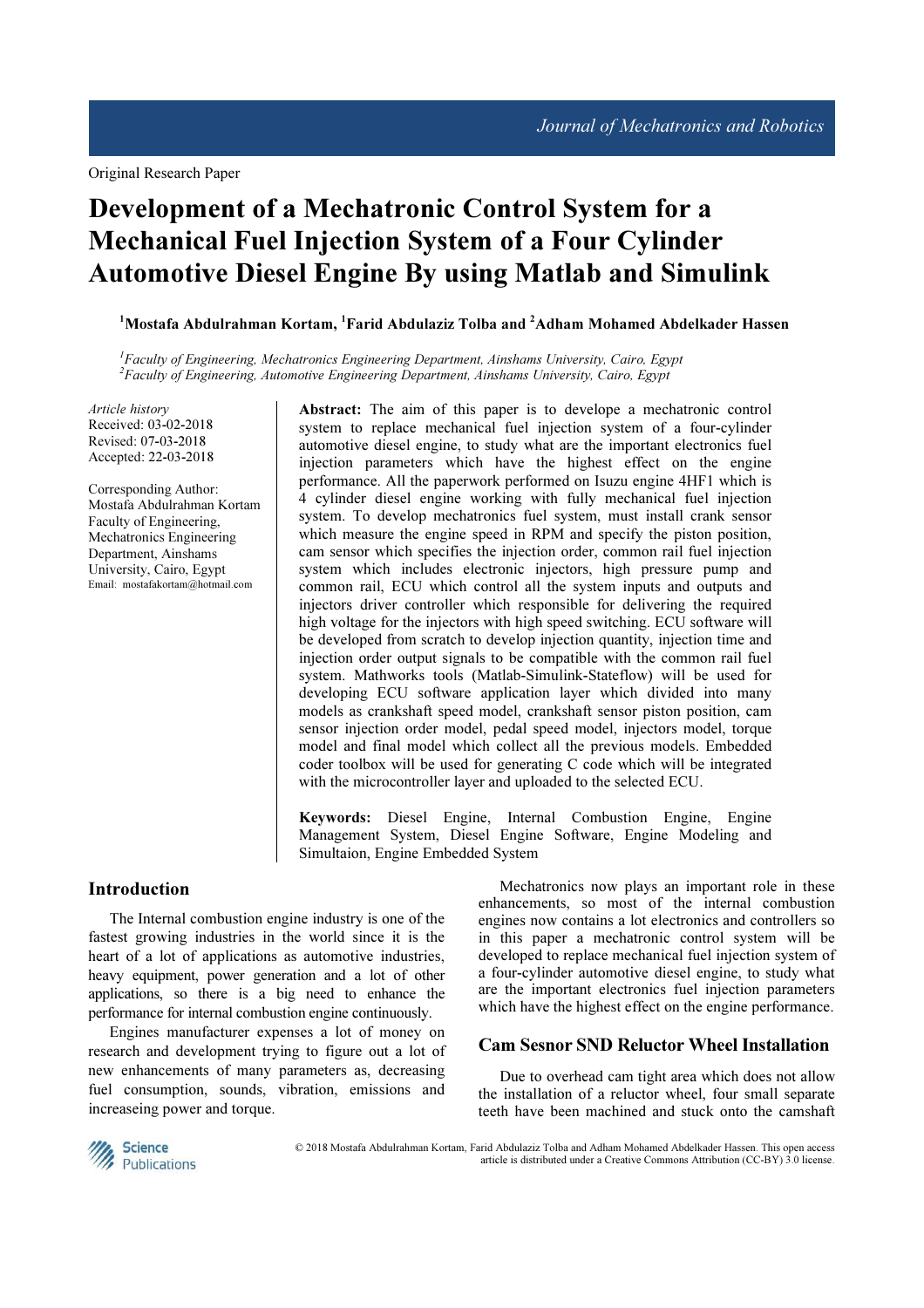gear, one of these teeth is wider than others, so as to be marked tooth, with tooth thickness being 0.5 cm, tooth width being 0.9 cm and the wider tooth width being 2.7 cm. since the space between the camshaft gear and the rocker arm end is 0.41 cm, there is not enough space for the tooth to rotate freely without hitting the rocker arm. So, for free rotation the rocker arm has been grinded down to 0.15 cm (Fig. 1).

## Cam Reluctor Wheel Teeth Installation

For teeth installation, crankshaft rotated until piston one has been at TDC in combustion position 3rd stroke then the first tooth which is the wider tooth stuck onto the cam gear directly under the cam sensor surface area (Fig. 2), the second tooth installed after first tooth by 90 degrees, after other 90 degrees the third and finally the fourth tooth so, when the cam sensor detecting the wider tooth this means that the piston 1 in the position of fuel injection.

## Cam Sensor Installation

#### Testing the Cam Sensor and Tooths Signal

The overhead engine cover drilled with diameter 1.33 cm to fit the sensor (Fig. 3).



Fig. 1: Rocker arm before and after grinding



Fig. 2: Cam sensor tooths installation



Fig. 3: Cam sensor installation



Fig. 4: Cam sensor signal detected by oscilloscope

Figure 4 show for repeated pulses three with a small width and the fourth pulse with a wider width which clears the sensor detection of the four tooths.

#### Crank Sesnor and Reluctor Wheel Installation

There is a special hole already exists at the flywheel housing with diameter 1.75 cm fitted for the crank sensor, a special reluctor ring machined to be fitted over the flywheel and directly under the hole with diameter 42 and 59 tooths.

#### Reluctor Wheel Installation over the Flywheel

Since the isuzu 4HF1 manufacturer mark the crankshaft pully with marks which specify piston position in degrees before TDC, so for reluctor wheel installation, the crankshaft turned until the timming mark on the crankshaft damper is alighned with the BTDC mark which is 12 degrees before TDC (Fig. 5) then the reluctor wheel installed (Fig. 6) with consideration the missing tooth will be under the sensor surface area directly, this means, when detecting marked tooth the piston will be before the TDC by 12 degrees.

## Crank Sensor Installation

#### Testing Crank Sensor by Oscilloscope

There is a manufacturer made hole with 1.75 cm diameter at the gearbox casing which can fit the crank sensor and will be directly over the reluctor ring (Fig. 7).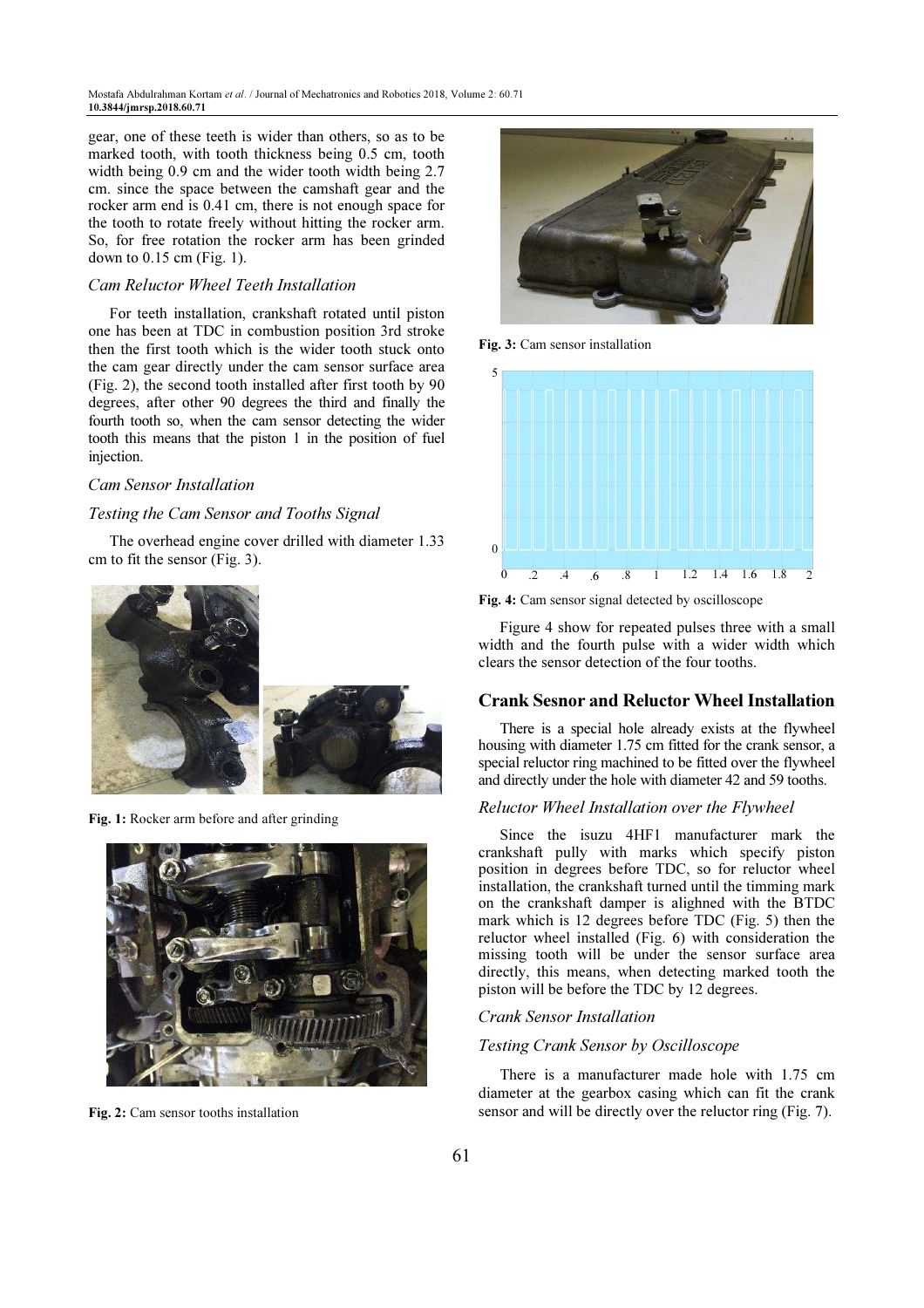

Fig. 5: ISUZU piston position in degrees



Fig. 6: The missing tooth



Fig. 7: Crank sensor installation



Fig. 8: Crank sensor signal detected by oscilloscope

Figure 8 show for repeated pulses with a small width and one different pulse with a wider width which clears the sensor detection of the tooths and the wider tooth.

# Installing the Electrical Injectors

# Selected Injector

Siemens common rail electronic injector with part number 9636819380 the main reason for selecting this injector, it has same geometry of the Isuzu injector and same diameter, so there is no need to make any modification on the engine cylinder head, but there are other differences as follows:

- 1. There is a small difference in dimension at the middle of the injector but it solved by made a little grinding at the middle of the injector body
- 2. The injector body does not have the compression seal as in the Isuzu injector so it grinded for seal installation (Fig. 9)
- 3. The Siemens injector comes with ignored nozzle hole angle data so it replaced with Denso nozzle (ND-DLLA 154P717) which has same Isuzu injector nozzle specs  $5 \times 0.215 \times 154$  and same nozzle diameter, but there is a difference in nozzle length (Fig. 10). Length problem solved by made a special ring seat, installed under the injector seat and since the Siemens injector nozzle length 2.25 cm and Isuzu injector nozzle 2.13 cm the ring thickness is the difference  $= 0.12$  cm and machined to has the same geometry as original injector nozzle seats as (Fig. 11)
- 4. The Isuzu injector tighten socket could not be used with the common rail injector due to the geometry of the electronic solenoid and this problem solved by made a special new one (Fig. 12), (Fig. 13)



Fig. 9: Injector after grinding and making seal groove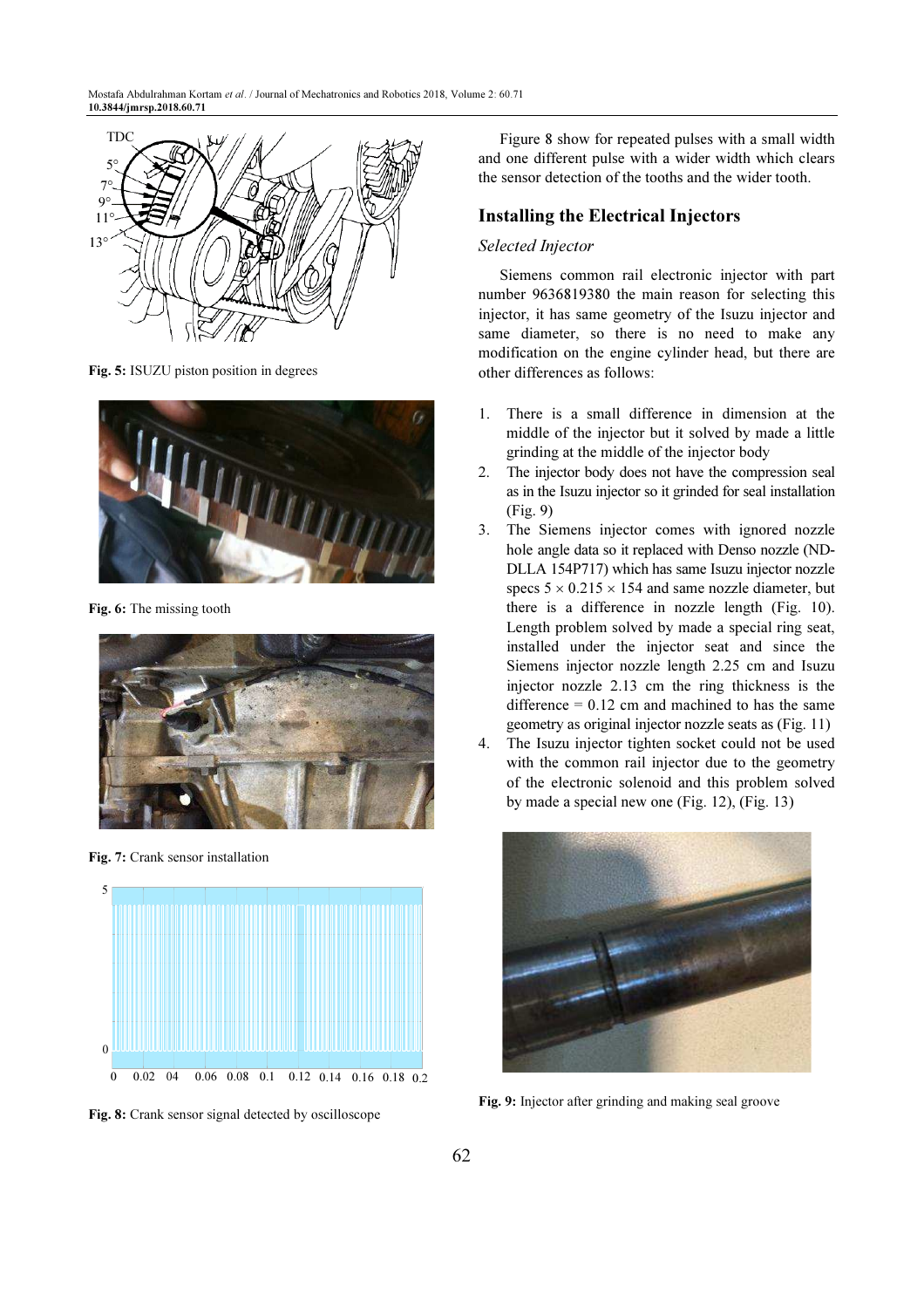

Fig. 10: Measureing Siemens injector nozzle length



Fig. 11: Machining of the seat ring upper face to fit with the old seat



Fig. 12: Injector tighten socket



Fig. 13: After installing the injectors



Fig. 14: Installing common rail with inlet and return pipes

#### Common Rail Pupm and Rail Installation

It is a high-pressure pump (1600 bar), only responsible for injecting a high pressure fuel in the common rail, so it does not control anything or have any effect on engine injection timing which allow to replace it is external gear with any one suitable with the engine, but the main problem is the pump geometry and dimensions, since the area which the Isuzu inline pump is installed is not big enough, this problem solved by removing the power steering pump and using it is place for the common rail pump.

The rail has been installed upper the pump since there a fixation area available already by Isuzu manufacturer made (Fig. 14).

## Engine Controllers

## Ecu

Engine manufacturers usually use expensive high quality processor to guarantee high processing speed and zero errors since it working with hard real time software, according to the project low-cost, raspberry pi with the following specs will be a suitable choice: Raspberry Pi 3 Model B a quad-core 64-bit ARM-Cortex A53 clocked at a 1.2GHz.

## Injectors Driver Controller

This controller responsible for transferring the signal from the ECU to the injectors in high-speed switching with write voltage.

Injectors driver controller circuit includes:

- 1. DC-DC Boost Converter 8-32V to 45-390V since the common rail injectors is a piezoelectric type with 100v
- 2. TIP31C transistor used for high speed switching with high dc voltage due to injector high voltage at 100v dc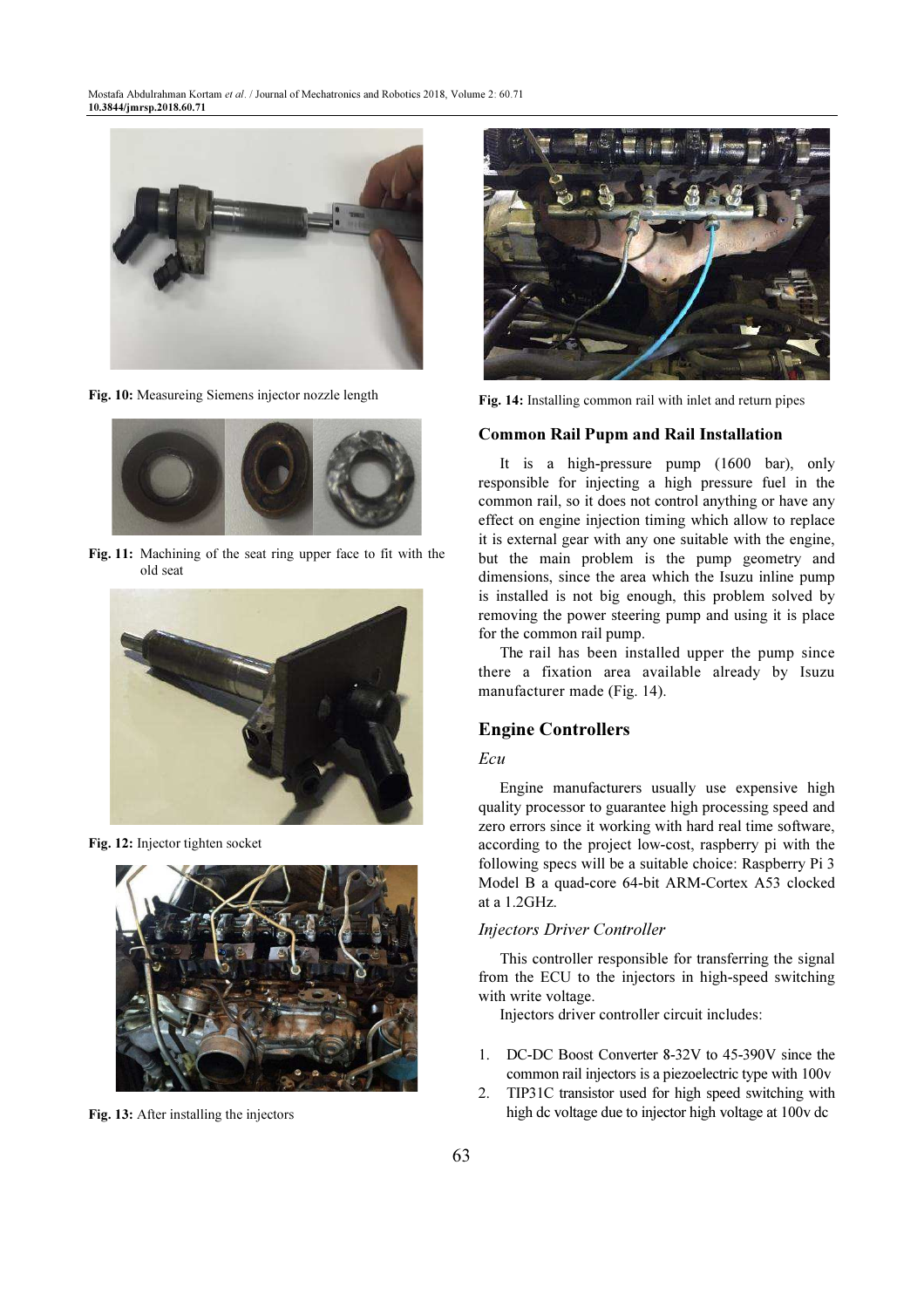# Ecu Software

Typical powertrain control strategies contain several hundred thousand lines of C code and thousands of associated parameters and calibration variables requiring thousands of man-hours to calibrate, although the ongoing efforts in self-calibrating approaches and tools may substantially reduce this time-consuming task. Mathworks tools play important role in design the embedded system algorithms for Automotive industry. Using Mathworks products, Simulink, Stateflow and Embedded coder allow generating C code which can be ported to the microcontroller (Schäuffele and Zurawka, 2005), (Hoag and Dondlinger, 2006).

The AUTOSAR architecture (AUTOSAR, 2017). Layered software architecture part of realease 4.3.1) distinguishes on the highest abstraction level between three software layers:

Application, Runtime Environment and Basic Software which run on a Microcontroller.

Mathworks tool (Matlab, Simulink, Statesflow and Embedded Coder) will be used to develop the application layer as follows:

- 1. Crank sensor speed model
- 2. Crank sensor piston position model
- 3. Cam sensor injection order model
- 4. Pedal speed sensor model
- 5. Injectors model
- 6. Torque model
- 7. Final model

Before starting software developing there is an important note must be taken into consideration through software developing, changing the injection frequency will decrease or increase the engine rpm but changing the fuel injection quantity will decrease or increase the engine load.

#### Crank Shaft Sensor Speed Model

This model measure the engine speed (RPM), it will count every high pulse detected by the crank sensor and since the reluctor wheel is 59 tooths, when sensor detects 59 high signal, this will be one rpm, Simulink model blocks (Fig. 15) (Bonnick, 2001; Zurawski, 2009):

- 1. Model starting with comparing block to compare the pulse high or low
- 2. The results of comparing will be input to if condition block, if it 1 means signal is high and will store 1 in data store A, if 0 means signal is 0 and will store 2 in the data store B
- 3. Comparing data store B with 2, if correct then the output will be 1 and if false the output will be 0
- 4. Comparing the result of comparing data store B and data store A with AND logic block, if the result is 1 this means the pulse is high
- 5. The output of AND logic block will be input to switch block, if the input is one then the output will be 1 going to the counting cycle which will start to count 1, this means the first detection of a high signal, in same time the data store block A and B will be reset to be zero value
- 6. In case the output of the switch block is 0 then there is no any added value to counter, in same time the values of data store block A and b will be same values, for example when model started and if block detect one then the data store A block will be 1 and no any add to store B, if data store B still contains zero due to reset with 0, the output of AND 1 0 will be 0, means no detection for high pulse and the values of data stores blocks will be same, this because the signal may be high but also it is may give 1 at start of high or middle or end or through any point on the pulse width, so this value will not be detected as high until detection of zero occur, in this case the data store B will be 2 and AND logic block will give 1 and the signal will be detected as high

## Crank Sensor Piston Position Model and Cam Injection Order Model

This model will compare every tooth width with the next one until detecting the wider one, the model has five subsystems blocks (first tooth subsystem blocknext tooth- model reseting-comparing-independent subsystem block) Starting with crank speed model, after detecting the high pulse the output of the AND logic block will be input to the K data store block and the independent subsystem Block which contains the following blocks (Fig. 16):

- 1. F data store connected to increment stored integer block with initial value 0
- 2. J data store connected to decrement stored integer block with initial value 4
- 3. Enable block, every time this subsystem receiving 1 it will decrease the data store J and increase the data store F block by 1 Model reseting subsystem

It used to reset F and J data store blocks:

- 1. The data store F block starting initially with 0 then increased to 1 then 2 and reset to 0 value when it reaches 2
- 2. The J block will starting initially with 4 then decreased to 3 then 2 then 1 and reset to 4 when it is value reaches 0

The first tooth subsystem.

It is enabled subsystem contain counter which start counting when enable block receiving 1 from the main input signal, the result of this counter will be input to switch block and will be added to the C data store block in case the value of data store F is 1, if not equal 1 it will keep the same previous value of data store C as it is.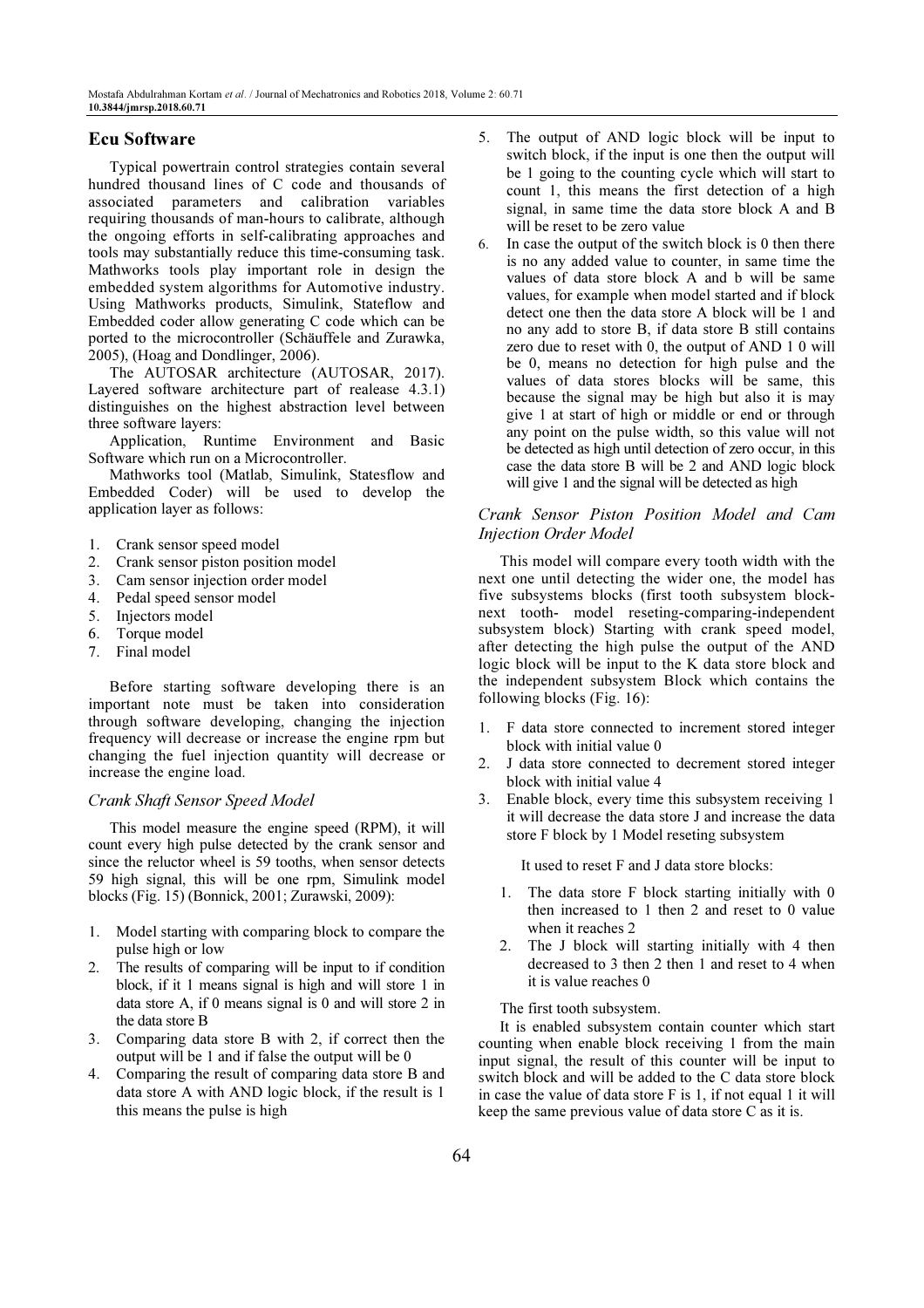

Fig. 16: Crank model testing with Simulated crank sensor signal

When model running, at the beginning the data store block F initial value is 0, once high signal detected, the block will be increased by 1 so it is value will be 1 then the counter will store the counting value in the C data

1/2

Gain 1 Because model count twice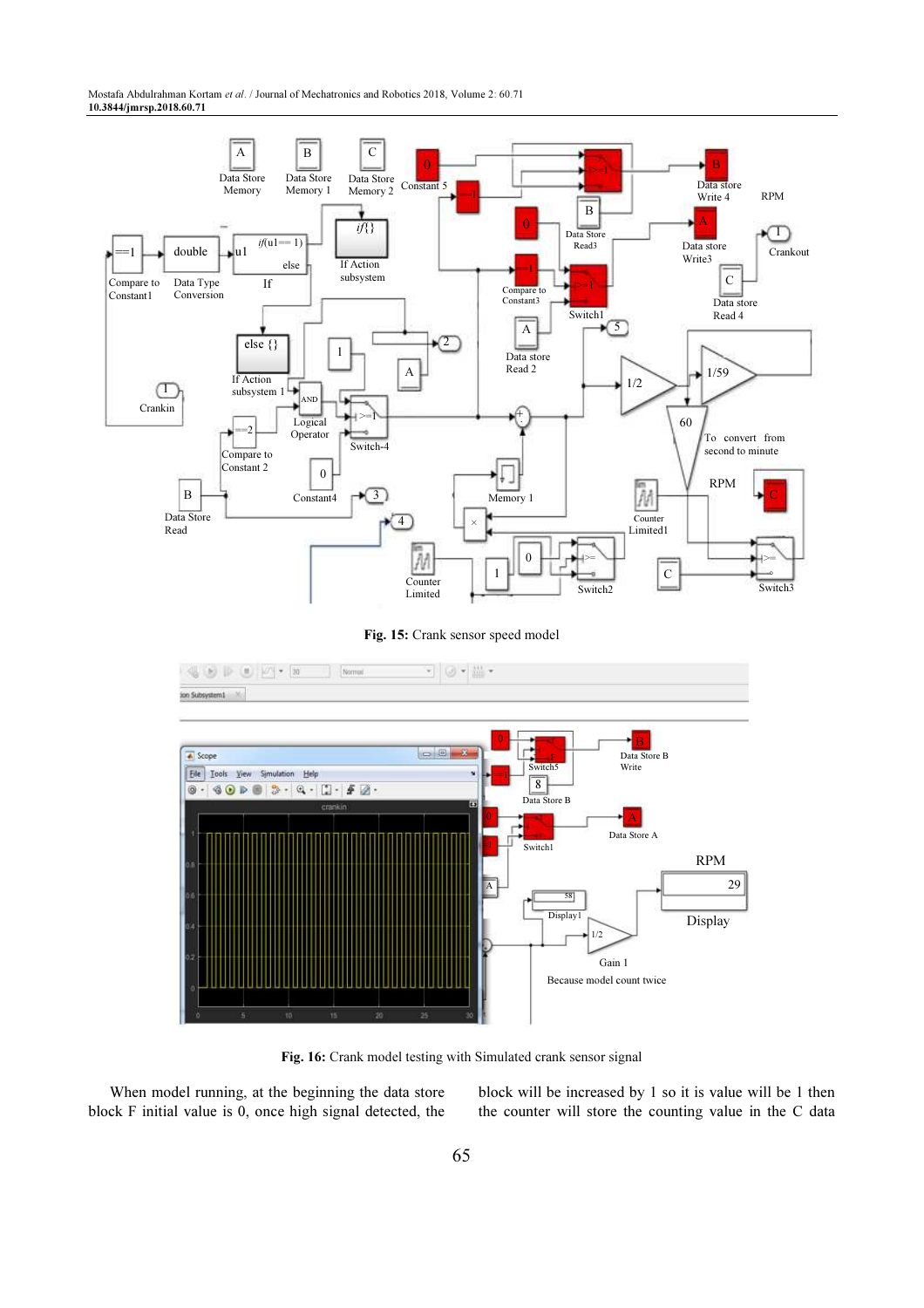store block, once another detection of high the data store F will be increased by one to be 2, so the C block value will be the same previous value and the Block F will be reset to be zero value, after another detection will be increased by one to be 1.

At the end when value of F block reach 0 the value of C will be added to X output block

The next tooth subsystem:

It is enabled subsystem contain counter which start counting when enable block receiving 1 from the main input signal, the result of this counter will be input to switch block and will be added to the D data store in case the value of data store J is 1, if not equal 1 it will keep the same previous value of data store D as it is.

When model running at the beginning the data store block J initial value is 4 and once detection of high signal the block value will be decreased by one to be 3, the counter will not store the counting value and the value of D data store will be the same which initially zero and once another detection of the block by other high signal the data store J will be decreased by one to be 2 so the D block value will be the same previous value and after another detection will be decreased by one to be 1, the counter value will be stored in D data store block, another high detection will decrease the J value by 1 to be 0, which will reset the J block value to be 4 as initial value.

At the end when value of J block reach 4 the value of D will be added to Y output block then will compare the value of X with the Value of Y as follows:

- 1. 1-If same counting value, this means that the pulse width is the same which will give 0
- 2. 2-if different values this means that the pulse width is different and this is the marked wider tooth and will give 1 value, Fig. 17 shows testing the model with a simulated signal which has a repeated pulse with the same width and one different pulse with a wider width, when detecting the wider pulse and compared with the next the comparing results gives 1



Fig. 17: Crank model tested with Simulated crank sensor signal

## Crank Sensor Model Injection Time

The crank model for the mechatronics system will start injection before TDC by 9 degrees and since the crank

sensor reluctor wheel installed to consider the piston will be before TDC by 12 degrees when detecting the marked tooth, so sholud implement a model to count 3 degrees after detecting the marked tooth which is difficult and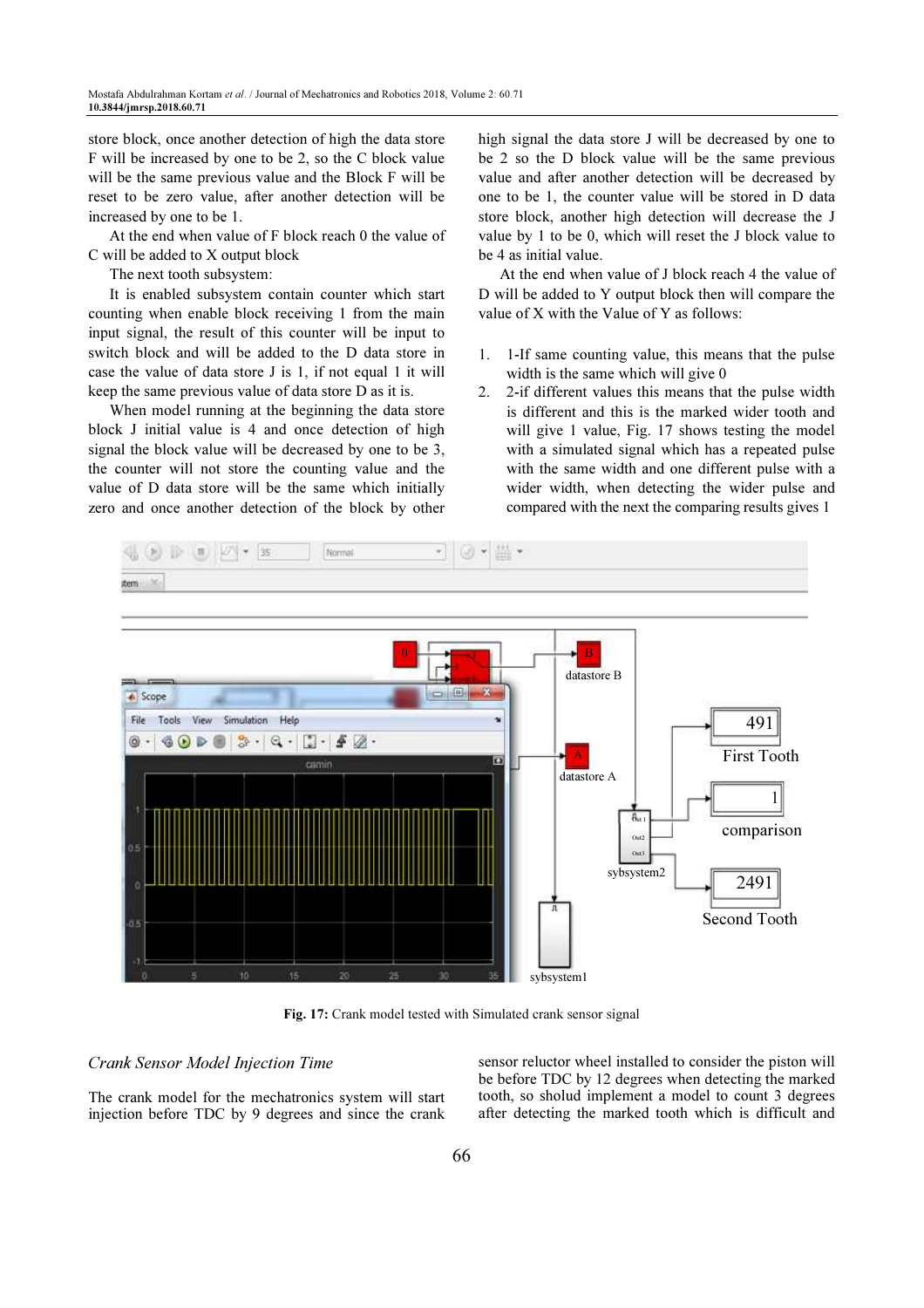will gives inaccurate results since the each pulse equal 6 degrees so the best solution is reinstall the reluctor wheel with 9 degree BTDC, so once the sensor detect the wider tooth this mean the piston 1 will inject and a fter detecting the wider tooth by 180 degree or 30 pulse the next cylinde will inject.

## Cam Senor Model Injection Order

The cam model injection order 1 3 4 2.

The cam sensor reluctor wheel has four tooths, after detecting the marked tooth will inject cylinder 1 and when detecting the next pulse will inject cylinder 3, next will be cylinder 4 then cylinder 2.

## Models Generated C Code

Using embedded coder toolbox, C code will be generated and manually integrated with the ECU input and output pins.

Part of crank sensor model generated C code:

\* Model version: 1.26

crank\_final\_working\_raspi\_code\_generation.c

 \* Code generated for Simulink model 'crank\_final\_working\_raspi\_code\_generation'

\* Simulink Coder version: 8.12 (R2017a)

\* Target selection: ert.tlc

#include

"crank\_final\_working\_raspi\_code\_generation.h" #include

"crank\_final\_working\_raspi\_code\_generation\_private.h" #include<wiringPi.h>

/\* Exported block signals \*/

int crankout; /\*

/\* Block states (auto storage) \*/

DW\_crank\_final\_working\_raspi\_\_T

crank final working raspi co DW;

/\* Real-time model \*/

RT\_MODEL\_crank\_final\_working\_\_T crank final working raspi co M ;

RT\_MODEL\_crank\_final\_working\_\_T \*const

crank final working raspi co  $M =$ 

&crank\_final\_working\_raspi\_co\_M\_;

```
/* Model step function for TID0 */
```
void

crank final working raspi code generation step0(void) /\* Sample time: [0.001s, 0.0s] \*/

{

 $\sim$   $\sim$   $\sim$   $\sim$   $\sim$   $\sim$ 

while

wiringPisetup();

pinMode(23,INPUT);

crankin-digitalRead(23); printf("crankout=%d\n",crankout); int32\_T rtb\_Switch4; real Trtb Sum1; uint16\_T rtb\_FixPtSum1; uint16\_T rtb\_FixPtSwitch; data storea =  $A$ ;  $datasetoreb = B$ ; rtb Switch4 =  $((A != 0.0) & (B == 2.0));$ rtb Sum1 = (real T)rtb Switch4 + crank\_final\_working\_raspi\_co\_DW.Memory1\_Previous Input;

## Speed Pedal Model

This model used for determining the driver's wish so it works as input for the driver wish map to calculate the fuel injection quantity.

The model consisting of one lookup table contains potentiometer calibration data (Table 1).

## Toraue Model

In diesel engine the mass of air is constant but the mass flow rate is variable at variable speed, so at constant speed, the only variable in air to fuel ratio is the mass of fuel which will control the engine load by increasing or decreasing the fuel quantity.

This model (Fig. 18) is used for calculating the engine required fuel injected quantity trough two lookup tables:

The first lookup table is driver wish map which used for calculating the fuel injection quantity according to two inputs RPM and Pedal sensor value and will be created using the following equations (Heywood, 1988):

$$
P = \frac{\eta_f \eta_v N V_d Q_{HV} \rho_a (F/A)}{2} \tag{1}
$$

$$
T = \frac{\eta_f \eta_v V_d Q_{HV} \rho_a (F/A)}{4\pi} \tag{2}
$$

Where:

 $P =$ The power (KW)

 $T =$  The Torque (N.M)

 $\eta_f$  = Fuel conversion efficiency

 $\eta_v$ = Volumetric efficiency

 $F/A$  = Fuel to air ratio

$$
Q_{HV} = \text{Heating value of a fuel (Mj/kg.k)}
$$

 $\rho_a$  = Inlet air density (kg/cm<sup>3</sup>)

 $V_d$  = Cylinder volume (cm<sup>3</sup>)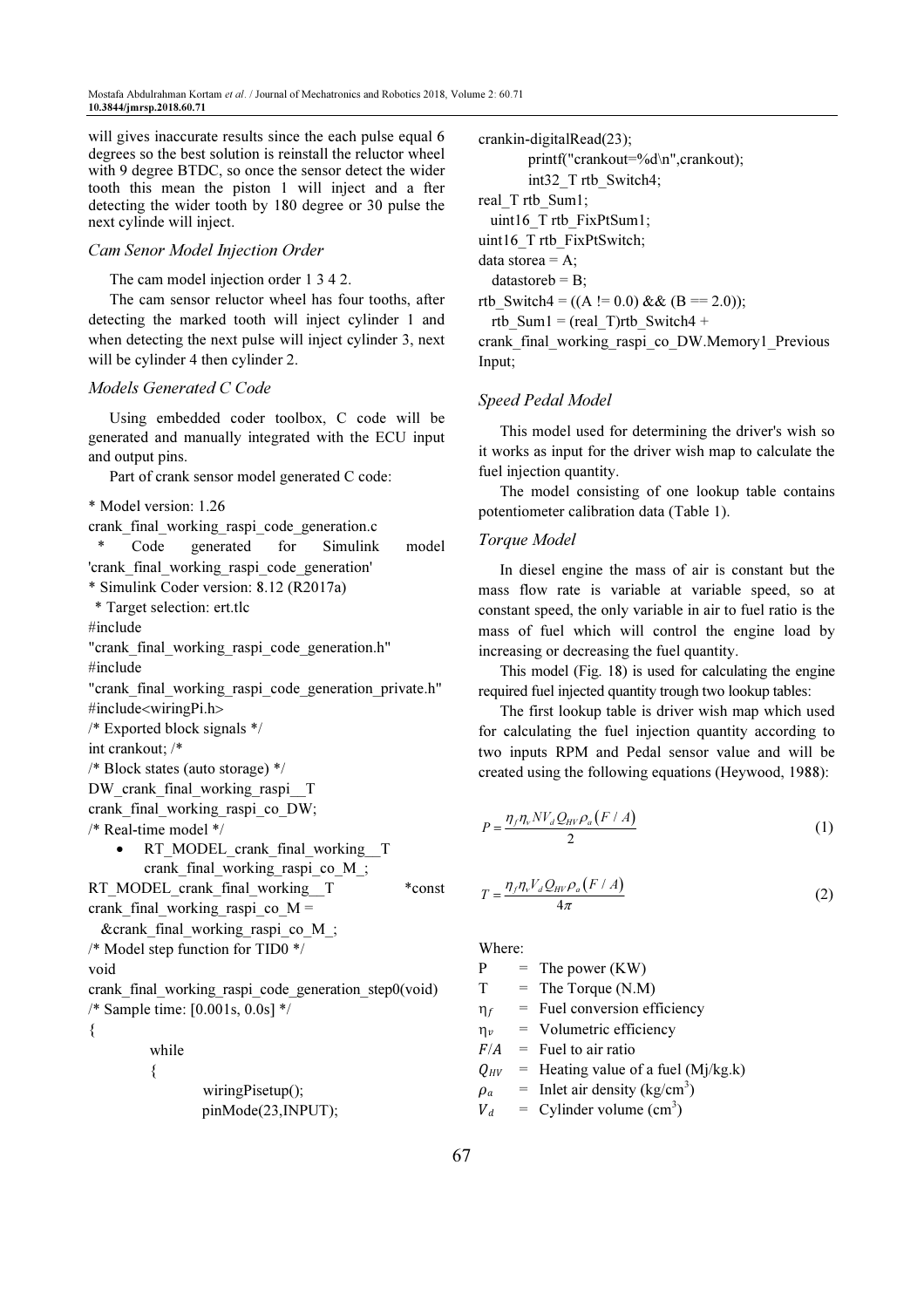

Fig. 18: Torque model

| Incremental point | Volt  |  |  |  |
|-------------------|-------|--|--|--|
| 10                | 4.989 |  |  |  |
| 9                 | 4.713 |  |  |  |
| 8                 | 4.174 |  |  |  |
|                   | 3.705 |  |  |  |
| 6                 | 3.153 |  |  |  |
| 5                 | 2.650 |  |  |  |
| 4                 | 1.995 |  |  |  |
| 3                 | 1.355 |  |  |  |
| $\mathfrak{D}$    | 0.783 |  |  |  |
|                   | 0.403 |  |  |  |
|                   | 0.014 |  |  |  |

Table 2: Practical fuel injection volume for 4HF1 zexel pump and zexel injector at different rpm

| <b>RPM</b> | Period (sec)      | volume           |
|------------|-------------------|------------------|
| 520        | $116 \text{ sec}$ | 10 <sub>m1</sub> |
| 1380       | $52 \text{ sec}$  | $13 \text{ ml}$  |

From Table 2 we can calculate practically the injector injection quantity at 520 rpm and 1380 rpm at no load in mg/stroke:

At 520 rpm with no load and 116 sec, the injection quantity for one injector is 10ml

Diesel fuel density =  $840 \text{kg/m}^3$ 

Convert the 10 ml to mg = $10 \times 840 = 8400$  mg

the fuel injected per second for one injector  $= 8400/116$ = 72.413mg/sec and to convert it to mg/stroke, number of injector strokes in one sec must be calculated as follows: engine rotations per sec =  $520/60 = 8.6$ , since the enigne is four stroke engine so each injector will stroke once every four strokes which every two crank rotation, so for 8.6 rotations per sec the injector will stroke  $8.6/2 = 4.3$ strokes, it mean the injector will inject 4.33 times, so the injection quantity for one injector at 520 rpm = 72.4/4.3  $= 16.72$  mg/stroke

At 1380 rpm with no load and 52 sec the fuel injection for one injector is 13ml, convert ml to mg  $13ml = 13 \times$  $840 = 10920$ mg

The fuel injected per second  $10920/52 = 210$ mg/sec

Engine rotaions per sec =  $1380/60 = 23$ 

So for 23 rotations per sec the injector will stroke  $23/2 =$ 11.5 strokes then the injection quantity at 1380 rpm  $=$  $210/11.5 = 18.26$  mg/stroke.

Calculation of other wish driver map points:

For Isuzu diesel engine, Volumetric efficiency is 0.8, Fuel conversion efficiency assumed 0.3, Heating value  $=$ 44800000 j/kg.k, Cylinders volume =  $4334cc = 0.004334$ m3 and from engine performance curves at 1380rpm, power =  $40.617$  KW and torque =  $280.5$  NM

Calculation for fuel injection quantity at 1380 rpm with 80% peddal pressed

 $280.5 = 0.3 \times 0.8 \times 448000 \times 0.004334 \times (f/a)/12.56$  $F/A = 0.0756$ 

each cylinder volume =  $4334/4 = 1038 \text{cm}^3 = 1038 \text{mg}$ and in mg/stroke = 1038mg/stroke

 $F/A$ ) = 0.0756 = Mfuel/Mair

Mfuel =  $1038 \times 0.0756 = 78.47$  mg/stroke.

Since 1380 rpm engine speed cannot achieved by pressing on the peddal less than 20 to 80%, So at 1380 rpm the calculations will be only for 20 30 40 50 60 70 80% From practical test at 1380 rpm with 20% peddal pressed with no load:  $F/A = 18.26/1038 = 0.01759$ , so the torque  $T = 0.3 \times 0.8x44800000 \times 0.004334 \times 0.01759/12.56 =$ 65.26 N.M

For the other points (Table 3), Torque step =280.5−65.26  $= 215.24$  NM,  $215.24/6 = 35.87$ 

At 30% peddal and at 1380rpm the power  $= 14.62$  KW and torque = 101.13 NM so for fuel quantity:  $101.13$  =  $0.3 \times 0.8 \times 44800000 \times 0.004334 \times (F/A)/12.56$ 

Mfuel =  $0.027 \times 1038 = 28.31$ mg/stroke

At 1380 rpm and with 40% peddal pressed, the torque is 137,  $F/A = 137/3710.124 = 0.036$ 

Mfuel =  $036 \times 1038 = 38.32$ mg/stroke and same calculation for other points (Table 4).

Second look up table is to convert the injection quantity to pulse width (Table 5).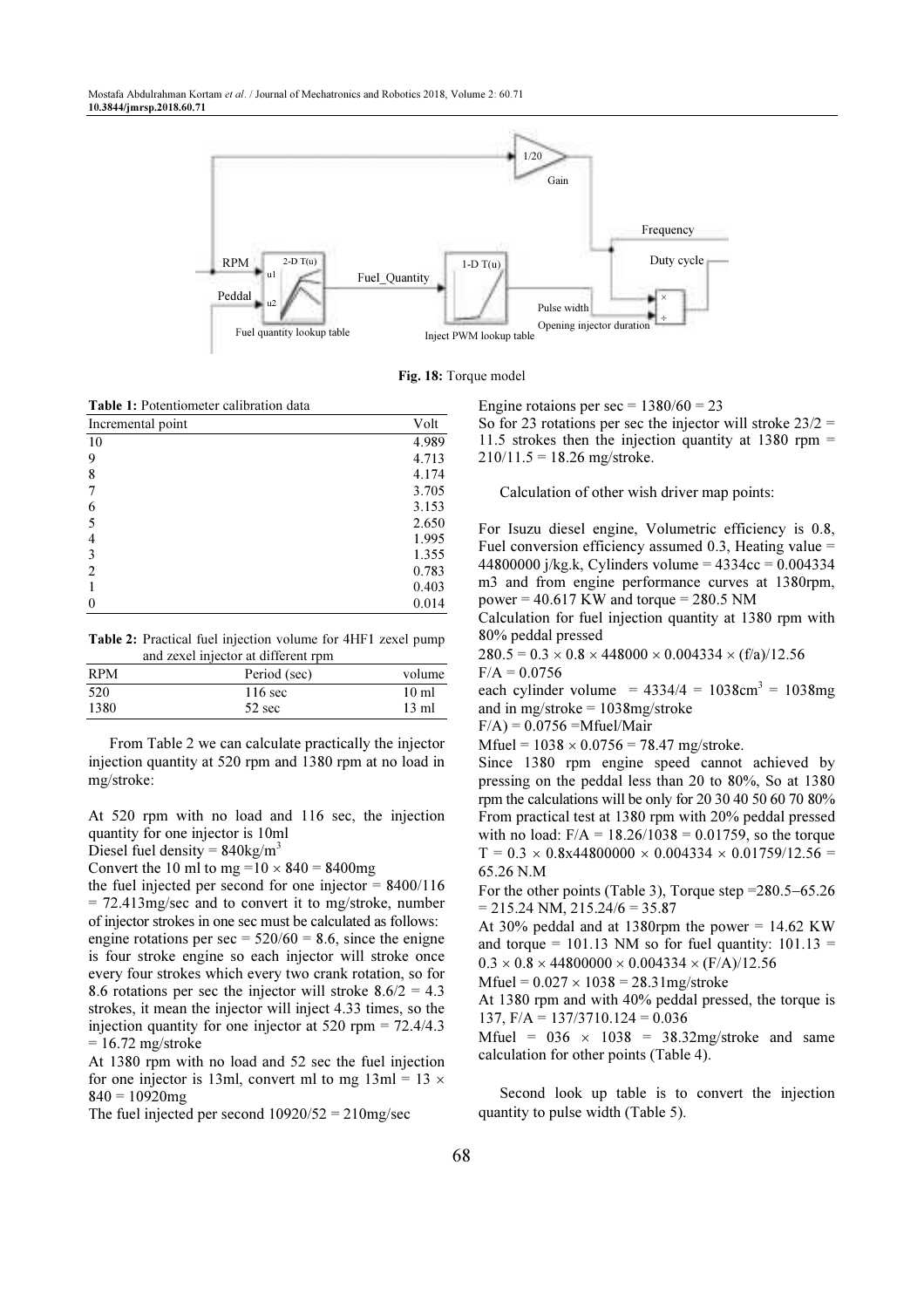Table 3: Power and torque at 1380 rpm and different pedal percentage

| Pedal % @1380    | Power $@1380$ KW | Torque @1380 NM<br>$- - - - -$ |  |
|------------------|------------------|--------------------------------|--|
| $\boldsymbol{0}$ | ----------       |                                |  |
| 10               | .                | -------                        |  |
| 20               | 9.420            | 65.260                         |  |
| 30               | 14.62            | 101.13                         |  |
| 40               | 19.80            | 137.00                         |  |
| 50               | 24.98            | 172.87                         |  |
| 60               | 30.17            | 208.74                         |  |
| 70               | 35.35            | 244.61                         |  |
| 80               | 40.54            | 280.50                         |  |

#### Table 4: Driver wish MAP

| Pedal | $0\%$      |          | 20       | 30         | 40    | 50    | 60        | 70         | 80    |
|-------|------------|----------|----------|------------|-------|-------|-----------|------------|-------|
| rpm   |            |          |          |            |       |       |           |            |       |
| 200   | 91.87      | -------- |          |            |       |       |           |            |       |
| 550   | 16.72      | -------- | -------- | ---------- |       |       | --------- | ---------- |       |
| 965   | ---------- | 17.49    | 23.17    | 28.85      | 34.63 | 40.21 | 45.89     | 52.42      | 57.26 |
| 1380  |            | -------- | 18.26    | 28.31      | 38.32 | 48.36 | 58.40     | 68.4       | 78.47 |
| 1795  | ---------- | -------- | -------- | 18.68      | 30.88 | 43.09 | 55.29     | 67.41      | 78.88 |
| 2210  | ---------- | -------- | -------- | ---------- | 20.75 | 35.11 | 48.78     | 63.83      | 78.19 |

#### Table 5: Common rail injectror testing results

| Injection quantity (mg) | Injector pulse width (msec) |
|-------------------------|-----------------------------|
| 10                      | 0.2                         |
| 35                      | 0.7                         |
| 60                      | .                           |
| 80                      | l.6                         |
| 105                     | <u>، ، ا</u>                |



Fig. 19: Injectors stateflow chart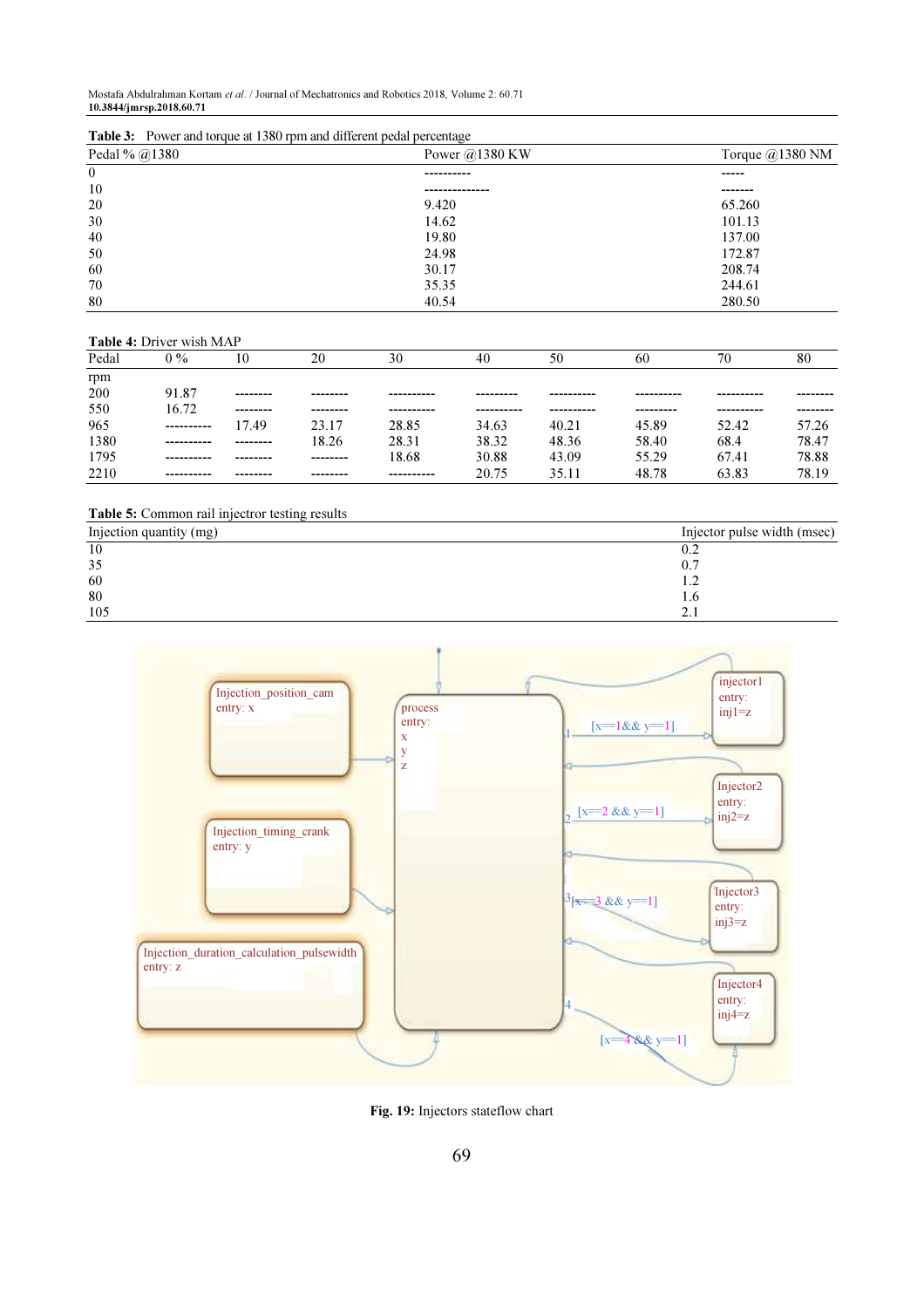

Fig. 20: Final simulink model

## Injectors Model

This model (Fig. 19) for switching the 4 injectors with specific injection order and specific pulse width modulation signal.

The model contains:

- 1. PWM subsystem block which generates variable frequency variable duty cycle pulse width modulation signal according to the input data of duty cycle and engine frequency
- 2. Flowstate chart: The Stateflow chart used for specify the injector fuel injection order and injection time according to it is inputs which are the cam sensor signal, the crank sensor signal and the PWM signal(fuel injection quantity)

## Final Model

This model (Fig. 20) is the final model which collecting all the previous models.

#### Ecu C Code

The Generated C Code from every model will integrate together manually then will integrate with the microcontroller layer which define all the controller hardware input and out pins, these pins will integrate with the input and output of the application layer.

At the end, this C code will compile and uploaded to the controller for starting the engine.

# Conclusion

The engine started but not efficiently since there is a hunting and when trying to increase the rpm, the engine shut off, from this problem we can specify the important electronics fuel injection parameters which have the highest effect on the engine performance since this problem causes be as follows:1-At engine speed 420 rpm, the engine must inject at least three times per second and it is clear from the Fig. 21 oscilloscope reading that there is a lag in the injection pulses, this may be caused be the following:

- Lag in the processor speed since the raspberry pi is initially loaded with the Linux operating system.
- Transistor quality, which is not fast as required
- Transformer quality which causes a lag in the converting volt
- Wiring and connectors quality may cause lags in the system also, wiring length since when the wires have been shorted the engine starting improved
- Due to the size of the tooths, the tooths material and the way of installing, the cam sensor tooths signal have a problem
- From the piezoelectric injector testing results and the engine software, injector injection timig is too small since the working range is .2 to 2.6 miilsecond (600) microseconds which need a very efficient system to work with as CAN network